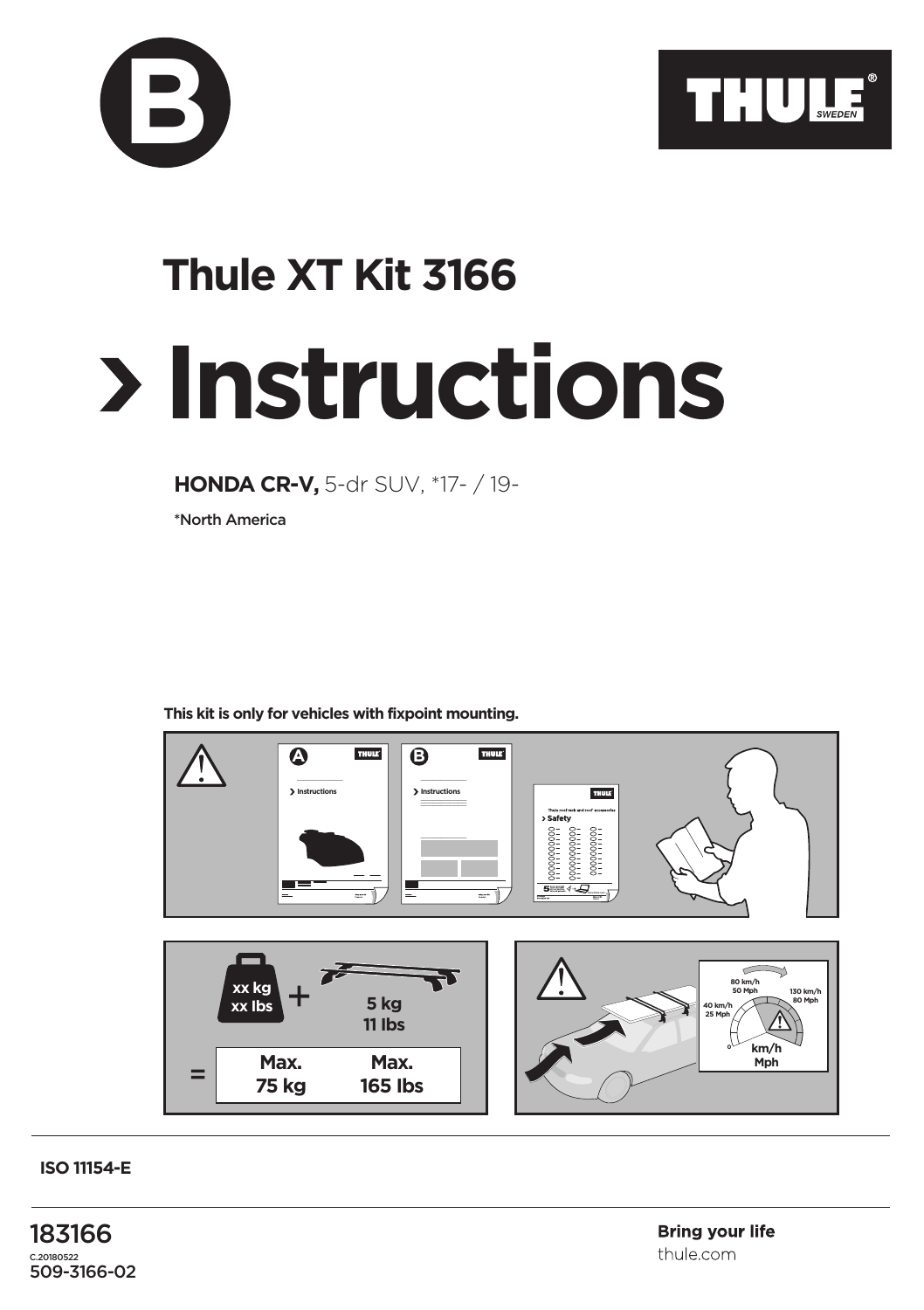

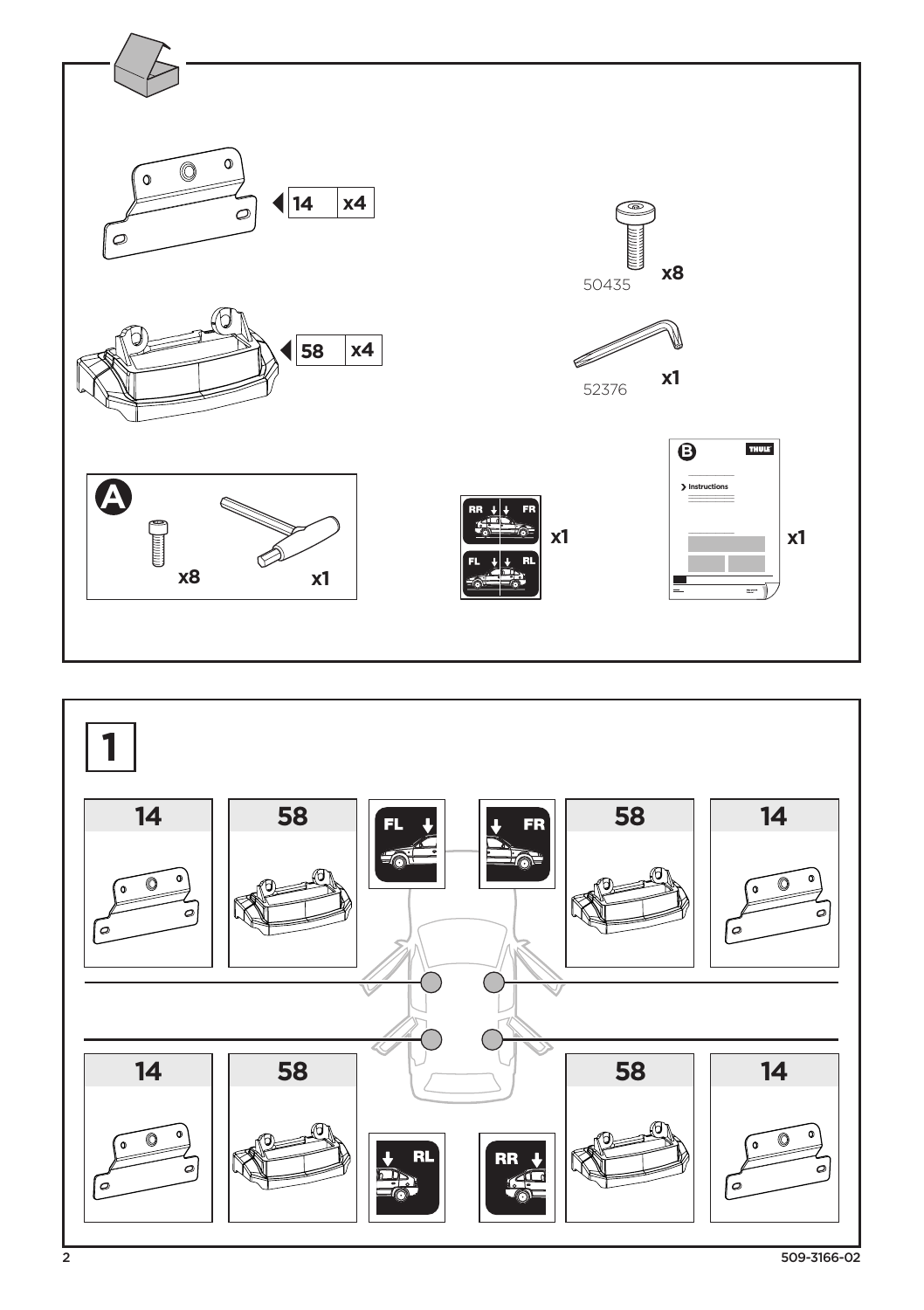



- **EN** Only a few turns<br>**DE** Nur wenige Umc
- **DE** Nur wenige Umdrehungen
- **FR** Quelques tours uniquement
- **NL** Slechts enkele slagen
- **IT** Solo qualche giro
- **ES** Sólo algunas vueltas<br>**PT** Nocões básicas
- **PT** Noções básicas
- **SV** Endast några varv
- **DK** Kun nogle få omgange
- **NE** Bare noen få omdreininger
- **FI** Vain muutama kierros
- **ET** Ainult mõni pööre
- **LV** Tikai daži apgriezieni
- **LT** Tik keli pasukimai
- **PL** Wystarczy kilka obrotów
- **RU** Только несколько оборотов
- **UK** Лише декілька обертів
- **BG** Само няколко завъртания
- **CS** Pouze několik otáček
- **SK** Len niekol'ko otáčok
- **SL** Le nekaj obratov
- **HR/BiH** Samo nekoliko okreta
- **RO** Doar câteva rotiri
- **HU** Csak néhány fordítás
- **EL** Μόνο λίγες περιστροφές
- **TR** Yalnızca birkaç tur
- **AR** بعض دورات فقط
- **HE** רק מספר סיבובים
- **ZH** 仅几圈
- **JA** 2~3回転のみ
- **KO** 몇 번만 돌리면 됨
- **TH** เพียงสองสามรอบ